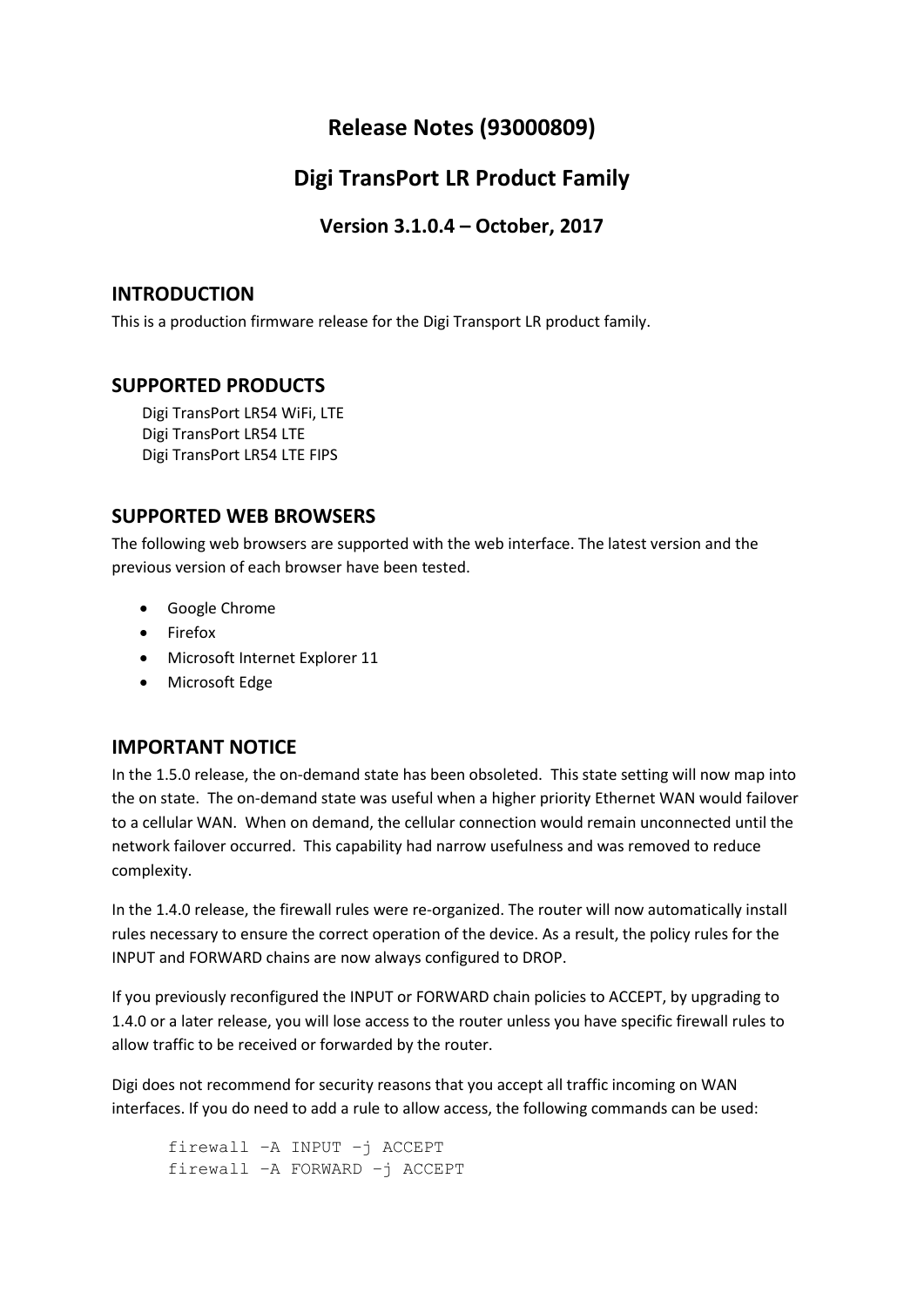save config

For more information on the firewall, please consult the [TransPort LR User Guide.](https://www.digi.com/resources/documentation/Digidocs/90001461/Default.htm)

If you have any questions, please contact Digi Technical Support [\(tech.support@digi.com\)](mailto:tech.support@digi.com)

#### **KNOWN ISSUES**

- 1. WPA2-Enterprise and WPA Mixed-mode Enterprise security are currently only supported in a single LAN [TLR-3817].
- 2. The "show ipsec" CLI command does not parse certain advanced ipsec settings properly and may return ERROR instead. This is a cosmetic issue [TLR-4136].
- 3. TransPort LR devices cannot be managed by Digi Remote Manager's Profile Manager if profiles have site-specific settings [TLR-4788].
- 4. When configuring a WAN interface with 'probe-interval' and 'timeout', the 'probe-interval' must be less than the timeout interval, otherwise the default route may disappear [XOS-250].
- 5. A fully qualified domain name (FQDN) cannot be used to configure a WAN interface "probehost" [TLR-4908].
- 6. When changing a WAN interface "probe-host", the device needs to be rebooted for the change to take effect [XOS-356].

#### **RECOMMENDED CONFIGURATION CHANGES**

Digi recommends that the following configuration changes are made in order to ensure the correct operation of the TransPort LR device.

1. Update the WAN 2 and 3 failover parameters when using SIM to SIM failover.

```
wan 2 timeout 320
wan 2 retry-after 600
wan 3 timeout 320
wan 3 retry-after 600
```
#### **HISTORY**

#### **3.1.0.4 – October, 2017**

#### **ENHANCEMENTS**

- 1. Python 3.6.1 support
- 2. QoS support
- 3. GRE Support
- 4. VRRP support
- 5. RADIUS server support

#### **BUG FIXES**

1. Patching to address IPsec CVE-2017-11185 [TLR-7169]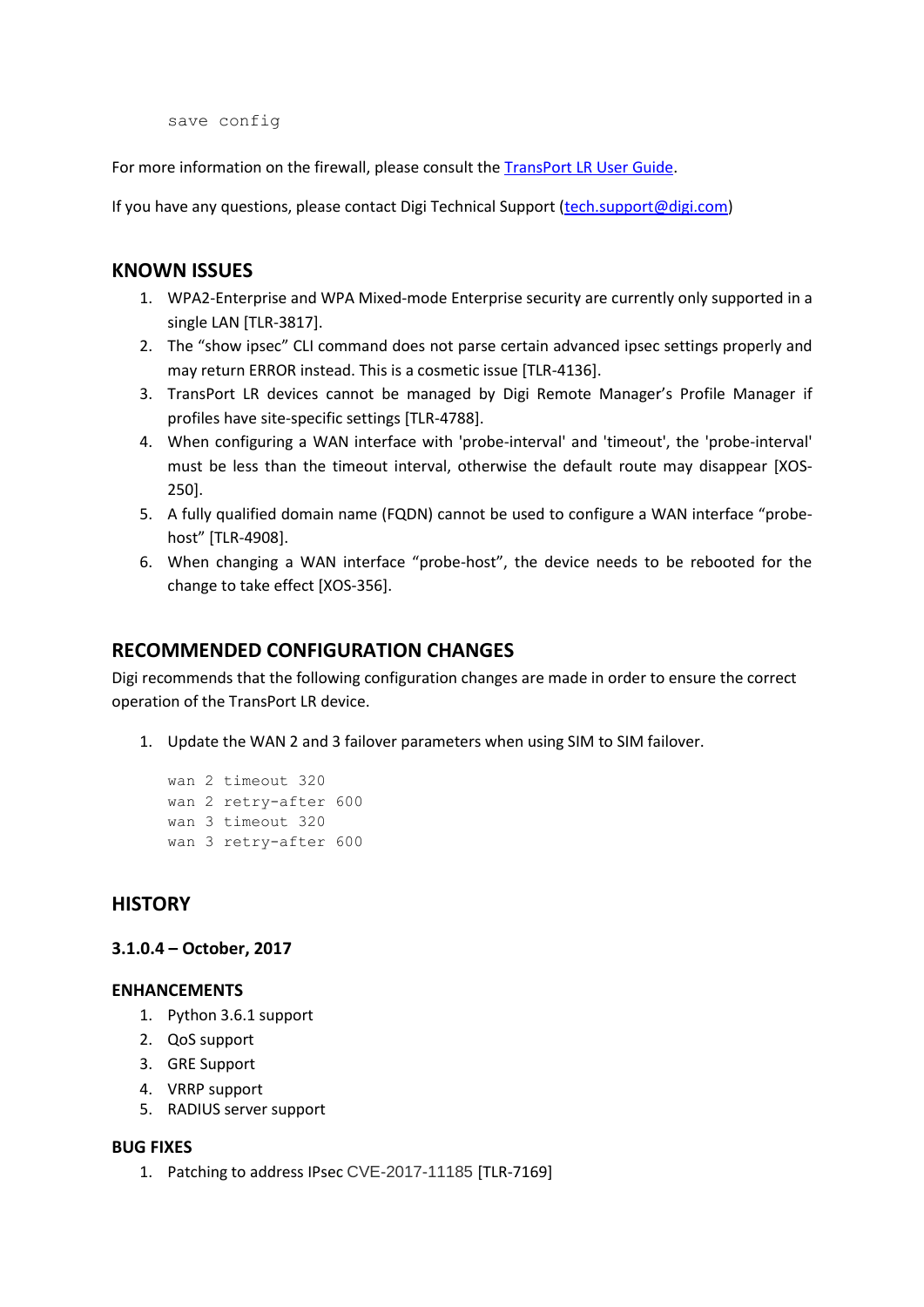- 2. Patching to address DNS security vulnerabilities CVE-2017-13704, CVE-2017-14491, CVE-2017-14492, CVE-2017-14493, CVE-2017-14494, CVE-2017-14495, CVE-2017-14496 [TLR-7262]
- 3. The "show eth" or "show eth port" operation status always down [TLR-7264]

### **3.0.0.5 – August, 2017**

#### **ENHANCEMENTS**

- 1. IPv6 support
- 2. OPenVPN support
- 3. Verizon Dynamic Mobile Network Routing (DMNR) support

#### **BUG FIXES**

- 1. Can't import exported Remote Manager settings [TLR-5544]
- 2. Automatically add firewall rules for IPsec tunnels [TLR-6008]

#### **1.5.0.5 – June, 2017**

#### **ENHANCEMENTS**

- 1. New user-friendly Firewall IP filtering support
- 2. Watchdog for greater system reliability
- 3. Ability to send system and event logs to Syslog server(s)

#### **BUG FIXES**

1. Sporadic loss of Cellular Connectivity [TLR-5673, TLR-6079, TLR-5834, TLR-6394]

### **1.4.0.8 – April, 2017**

#### **ENHANCEMENTS**

- 1. Support for Port forwarding has been added.
- 2. Support for an easy way to allow access for SSH and HTTPS over WAN interfaces has been added.
- 3. SIM PIN support has been added.
- 4. The Web UI has the following new pages
	- a. Event log viewer
	- b. File Management

#### **BUG FIXES**

- 1. An issue where the device would not reconnect to the Digi Remote Manager if the connection was lost has been resolved.
- 2. An issue where some saved configuration changes were being lost over a reboot has been resolved.
- 3. An issue with the Getting Started Wizard Digi Remote Manager page has been resolved so that the correct group is displayed.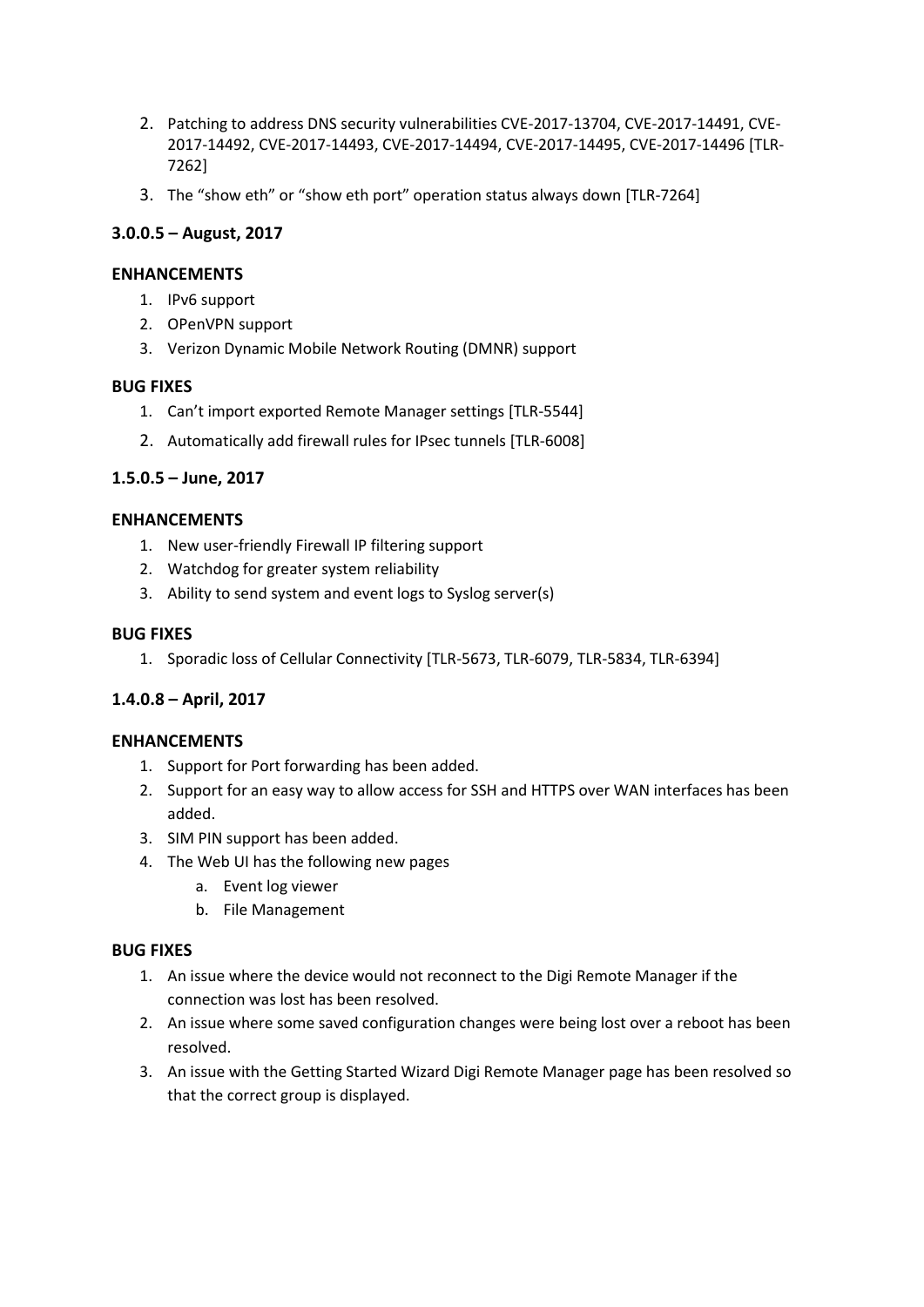#### **1.3.0.12 – January, 2017**

#### **ENHANCEMENTS**

- 1. The Traffic Analyzer feature has been added that allows the user to capture traffic on the Ethernet, Cellular and Wi-Fi interfaces, view the traffic on the CLI and save it as a pcapng format file that is compatible with Wireshark.
- 2. The "show tech-support" command has been added to allow the user to easily capture all of the information needed by the Digi Tech Support team when diagnosing issues.
- 3. The "show dhcp" command has been added to allow the DHCP server status to be displayed.
- 4. Traceroute support has been added
- 5. The Web UI has the following new pages
	- a. Dashboard
	- b. User configuration
	- c. IPsec tunnel configuration
	- d. Digi Remote Manager configuration
	- e. Reboot

#### **BUG FIXES**

- 1. An issue with the web server that could cause it to crash has been resolved.
- 2. A cellular MTU issue has been resolved so that the MTU is automatically set for the connect carrier's network.
- 3. An issue with default routes not being automatically added when Ethernet interface comes up as been resolved.
- 4. An issue where a Read-Only user could write to files using SFTP/SCP has been resolved.
- 5. Various Web UI pages have been updated to resolve minor issues.

### **1.2.1.4 – November, 2016**

#### **ENHANCEMENTS**

There are no enhancements in this release.

#### **BUG FIXES**

- 1. Verizon disconnect issue
- 2. The "Skip Wizard" button would redirect the user to initial Getting Started Wizard page instead of the Dashboard.
- 3. Getting Started Wizard would show an invalid firmware image on the firmware update page.

#### **1.2.0.10 – October, 2016**

#### **ENHANCEMENTS**

Our development has worked hard to deliver the following new features and enhancements:

1. Auto-carrier selection based on SIM for AT&T, Verizon and T-Mobile